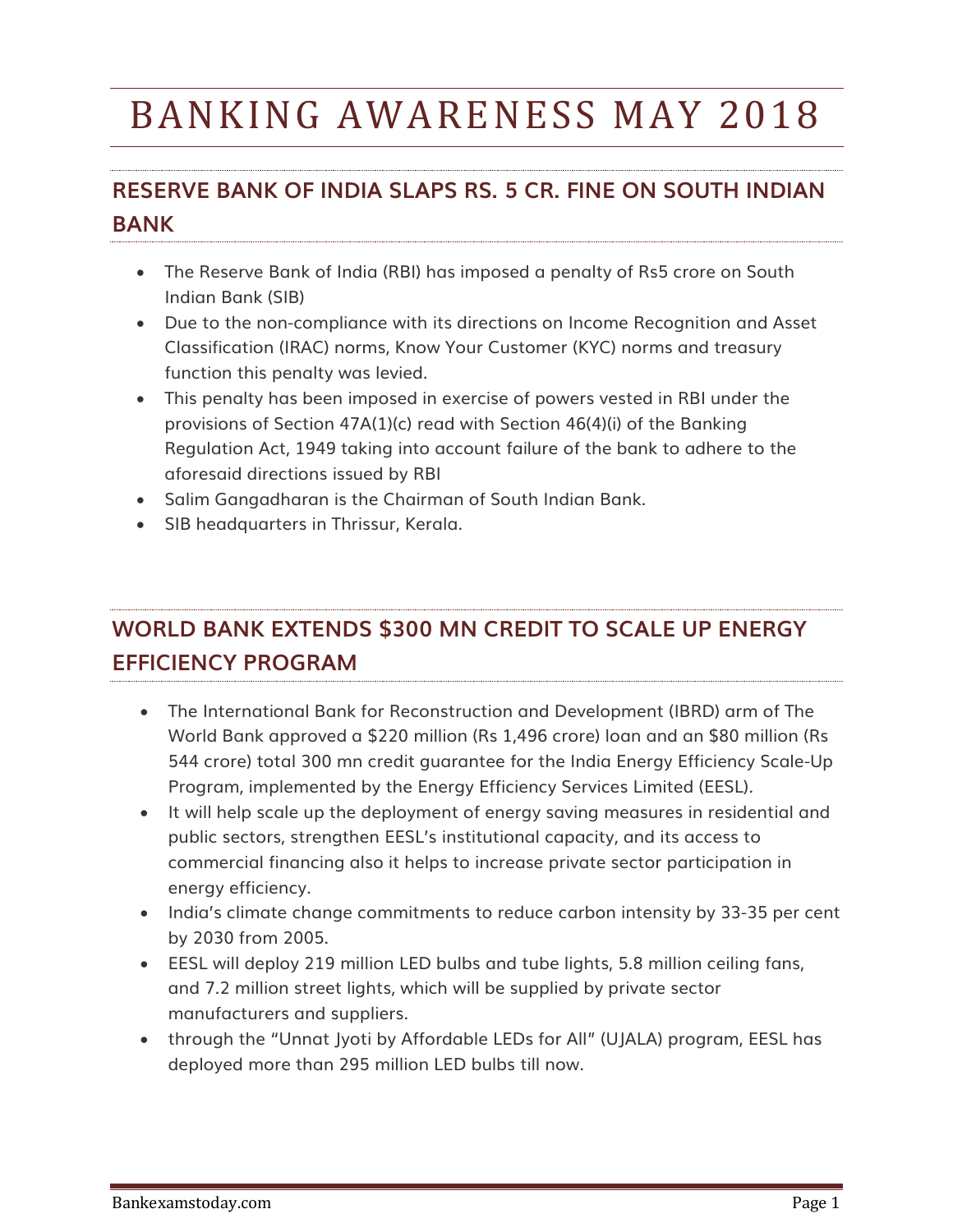#### **BANK OF BARODA LOCATES MAJOR OPERATIONS AT GIFT CITY**

- On 20th May, Bank of Baroda has successfully located at the GIFT City near Ahmedabad.
- the bank will now offer its services including retail loan processing, deposit account opening, forex and call centre from the shared service centre (SSC).
- It will have a staff strength of 200, and thus become one of the largest employers in the Ahmedabad-Gandhinagar region.

#### **BOB, CDSL SIGN AGREEMENT**

- Bank of Baroda has signed an agreement with CDSL Commodity Repository (CCRL), on 22nd May.
- Thus it become the first repository participant for pledge finance under the repository ecosystem for registered / accredited warehouses.
- It will boost confidence among bankers and other stakeholders like depositors and warehouse service providers and provide various features / benefits to its stakeholders.
- Central Depository Services (India) Ltd (CDSL) headquarters Mumbai.

## **HDFC BANK WILL NOW OFFER DIGITAL LOANS AGAINST YOUR MUTUAL FUNDS**

- On 23rd May HDFC Bank has launched Digital Loans against Mutual Funds in partnership with transfer agent CAMS.
- Now customers can pledge mutual fund assets online and get overdraft limit set in their account in under 3 minutes, Customers retain mutual fund portfolio without liquidation also First-time borrowers without credit history can also access loans.
- The bank has a tie-up with 10 mutual companies against whose policies loans
- The ticket size of the loans will range from Rs 1 lakh to Rs 1 crore at an interest rate of 10.5 -11% also has a mutual fund loan portfolio of Rs 10,000 crore.

# **SIDBI INKS AGREEMENT WITH CSC TO EXTEND DIRECT FUNDING FACILITY FOR VLES**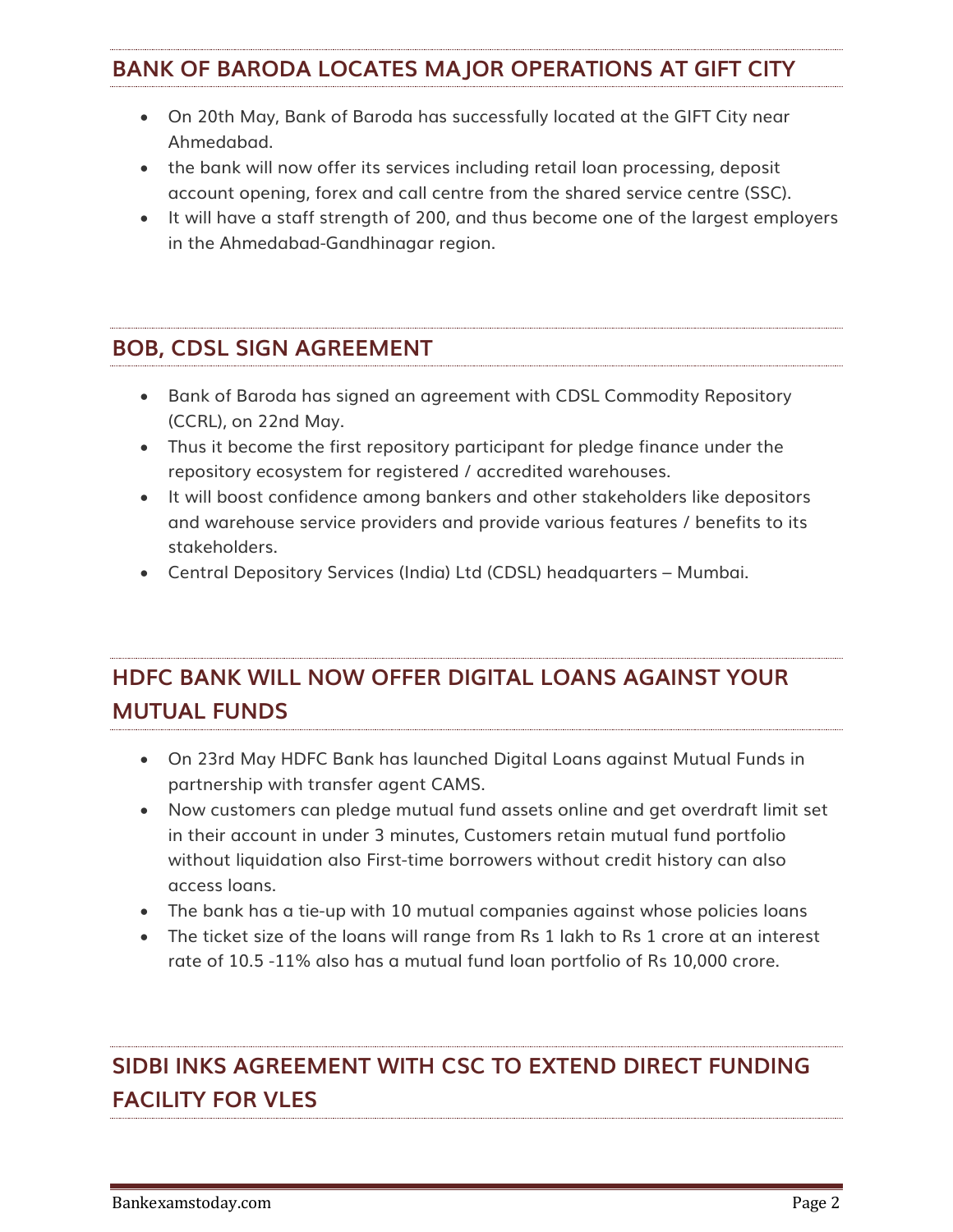- On 24th May, Small Industries Development Bank of India (SIDBI) has inked an MOU with Common Service Centres (CSC) to offer financial support.
- It ensures easy credit to village level entrepreneurs (VLEs) and promotes the spread of Digital India.
- Through this SIDBI will extend financial support to the Village Level Entrepreneurs (VLEs) of Common Services Centres, with minimum one year of operation.
- CSC SPV will approve the list of VLEs, within 25 km distance of SIDBI Branch Offices.
- The VLEs need to submit their CSC project, with a maximum project outlay of Rs. 3.50 lakh and term loan requirement not exceeding Rs. 2 lakhs per project to avail the loan.
- Small Industries Development Bank of India headquartered at Lucknow.

## **SBI REPORTS LOSS OF RS. 7,718 CRORE IN MARCH QUARTER**

- According to Thomson Reuters data, State Bank of India (SBI), the country's biggest lender, reported a loss of Rs. 7,718 crores in the January-March quarter, due to higher provisions for bad loans. The loss for the three months to March 31 was deeper than expected Rs. 1,285 crores on average.
- This loss is the highest quarterly loss after Punjab National Bank's Rs 13,417 crore loss.
- SBI Chairman- Rajnish Kumar, Headquarters- Mumbai.

#### **WPI INFLATION RISES TO 3.18% IN APRIL**

- As per data released by the Ministry of Commerce and Industry, the inflation rate based on monthly WPI, stood at 3.18 percent for the month of April, 2018.
- The Wholesale Price Index (WPI) based inflation stood at 2.47% in the previous month and 3.85% in April last year.
- The index for 'Food Articles' group rose by 1.9 percent to 139.8 from 137.2.
- It was due to higher price of tea (18 percent), fruits and vegetables (eight percent) and pork, paddy and maize (one percent each).
- Also the price of eggs, ragi and gram, and condiments and spices declined by four percent, three percent and one percent respectively.

#### **RBI PUTS DEPOSIT, LENDING RESTRICTIONS ON ALLAHABAD BANK**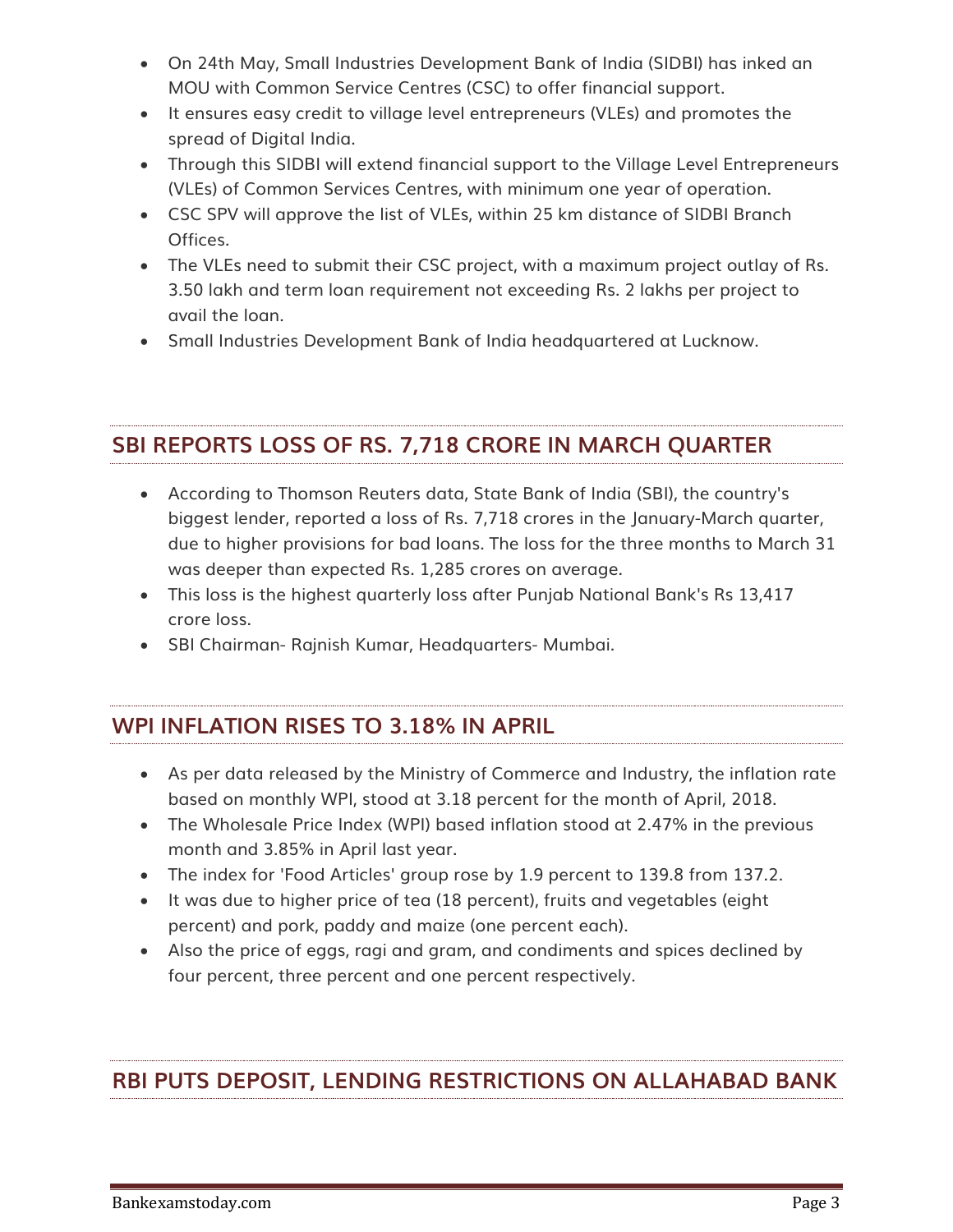- Reserve Bank of India (RBI) restrictions on Kolkata-based Allahabad Bank, which is under prompt corrective action (PCA) since January this year. Also it has debarred the bank from high-risk lending and raising high-cost deposits.
- RBI has advised the bank to restrict expansion of risk-weighted assets, reduce exposure to unrated and high-risk advances.
- The RBI's action regarding to the banks CRAR and leverage ratio position also it has advised certain additional actions, Allahabad Bank said in a filing on stock exchanges.
- After Dena Bank, it has the second Bank, which is under prompt corrective action (PCA) since January this year.

## **WORLD BANK AGREES TO A GRANT FOR BANGLADESH TO MEET THE BASIC NEEDS OF ROHINGYAS**

- World Bank (WB) has agreed to provide Bangladesh a grant to meet the basic needs of around one million Rohingyas who fled their homeland Myanmar.
- The World Bank has agreed to provide Bangladesh the full fund as grant money at its spring meeting held in April in the US.
- the entire fund that the World Bank has finally agreed to provide Bangladesh with will have to be spent for the Rohingyas only.

## **PAYTM INTRODUCES AUTOMATIC RECURRING PAYMENTS**

- Paytm introduced 'My Payments', an automatic recurring payments, that lets users configure the payments app to pay for periodic recurring expenses automatically.
- The company expects the feature to boost bank-to-bank transactions on Paytm. Currently, Paytm processes about 1 billion transactions every quarter.
- Through My Payments feature, bank transfers can be done from/to any bank account easier also make payments at no charge. Even non-KYC Paytm users can avail the facility.

## **YES BANK LAUNCHES AGENDA 25×25**

 YES BANK and YES Global Institute announced the launch of Agenda 25×25 for creating a synergetic startup environment for budding women entrepreneurs in India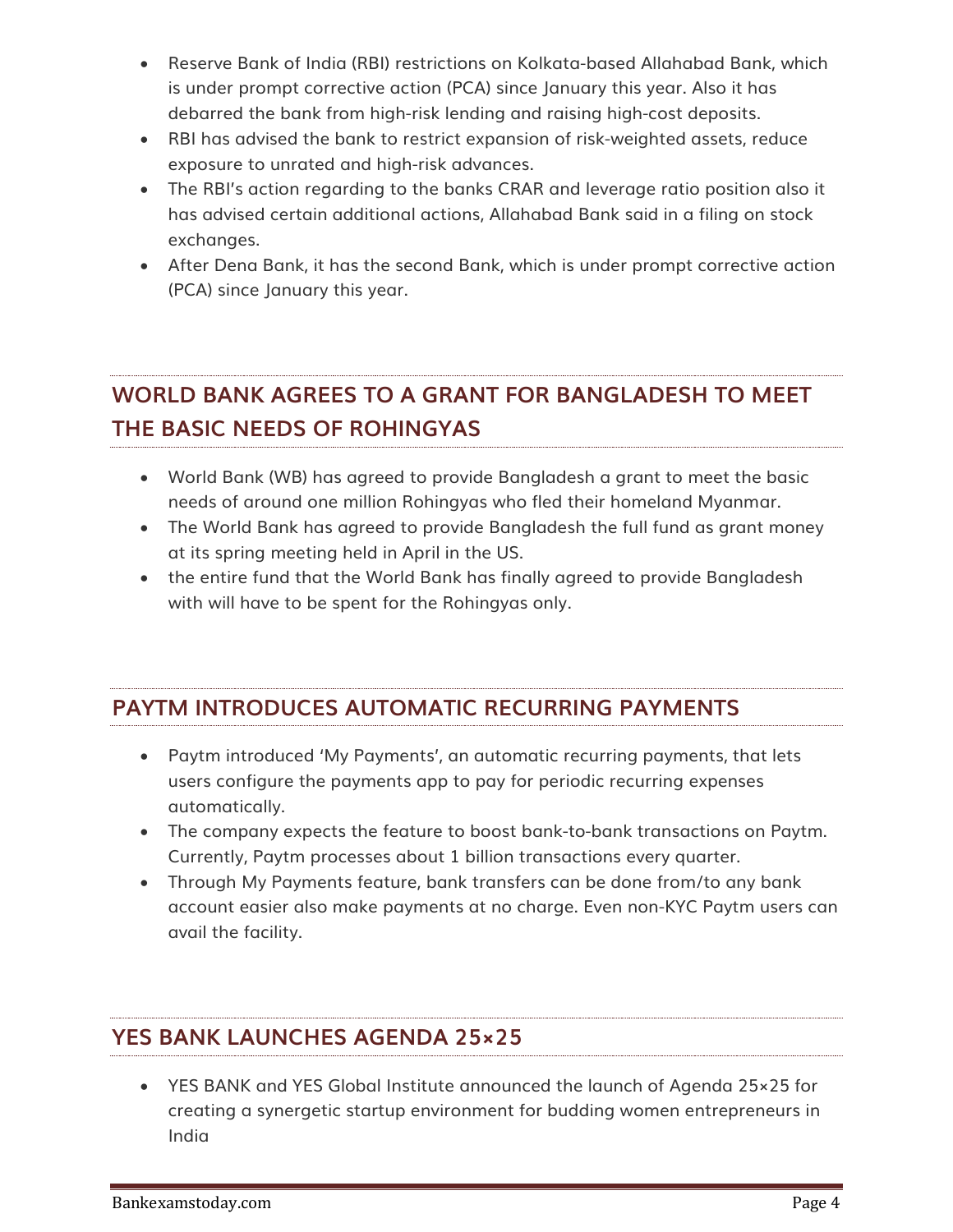- It is for ensuring that by 2025 at least 25% of all Entrepreneurs in India are Women.
- This announcement was made at the YES Bank YES Global Institute Annual Startup Conclave hosted in partnership with NITI Aayog, Invest India, Startup India and Atal Innovation Mission.
- It focused on various things such as empowering women innovators, catalyzing investments, synergizing collaborations and increasing economic opportunities.

## **KARNATAKA BANK TO SELL PART OF STAKE IN INSURANCE CO**

- Karnataka Bank will sell 8.26 percent stake in Universal Sompo General Insurance to Dabur Investment Corporation and Sompo Japan.
- This insurer would pay Rs 125 crore to buy 6% stake from the bank, which has 14.26% stake in the Indian JV.
- The insurance company is a joint venture between Indian Overseas Bank, Karnataka Bank, Allahabad Bank and Dabur Investment Corporation, with Sompo Japan as the foreign partner in which Indian Overseas Bank holds 18.06 percent stake while Allahabad Bank holds 28.52 percent stake.

## **SBI CARD BASE GROWS 20% IN 8 MONTHS ON SMALL TOWNS**

- SBI Card (subsidiary of SBI) base grows 20% in 8 months on small towns, which has been increasing its card numbers at a compounded annual growth rate (CAGR) of 40%.
- Also Cardholders in centres outside the top 10 cities account for 45% of spending.
- This increase rate is due to mobile-phone internet as 20% of spending from smaller towns is online with mobile phones and for driving e-commerce transactions for common purchases.
- The SBI CARD is the second-largest credit card issuer after HDFC Bank, it has increased its market share in the number of cards to 16% from 15% last year.

## **RBI TWEAKS NORMS FOR SETTING UP OF IFSC BANKING UNITS**

 RBI has Modified the norms for setting up IFSC Banking Units, which is the parent bank will be required to provide and maintain at all times a minimum capital of USD 20 million to its IBU.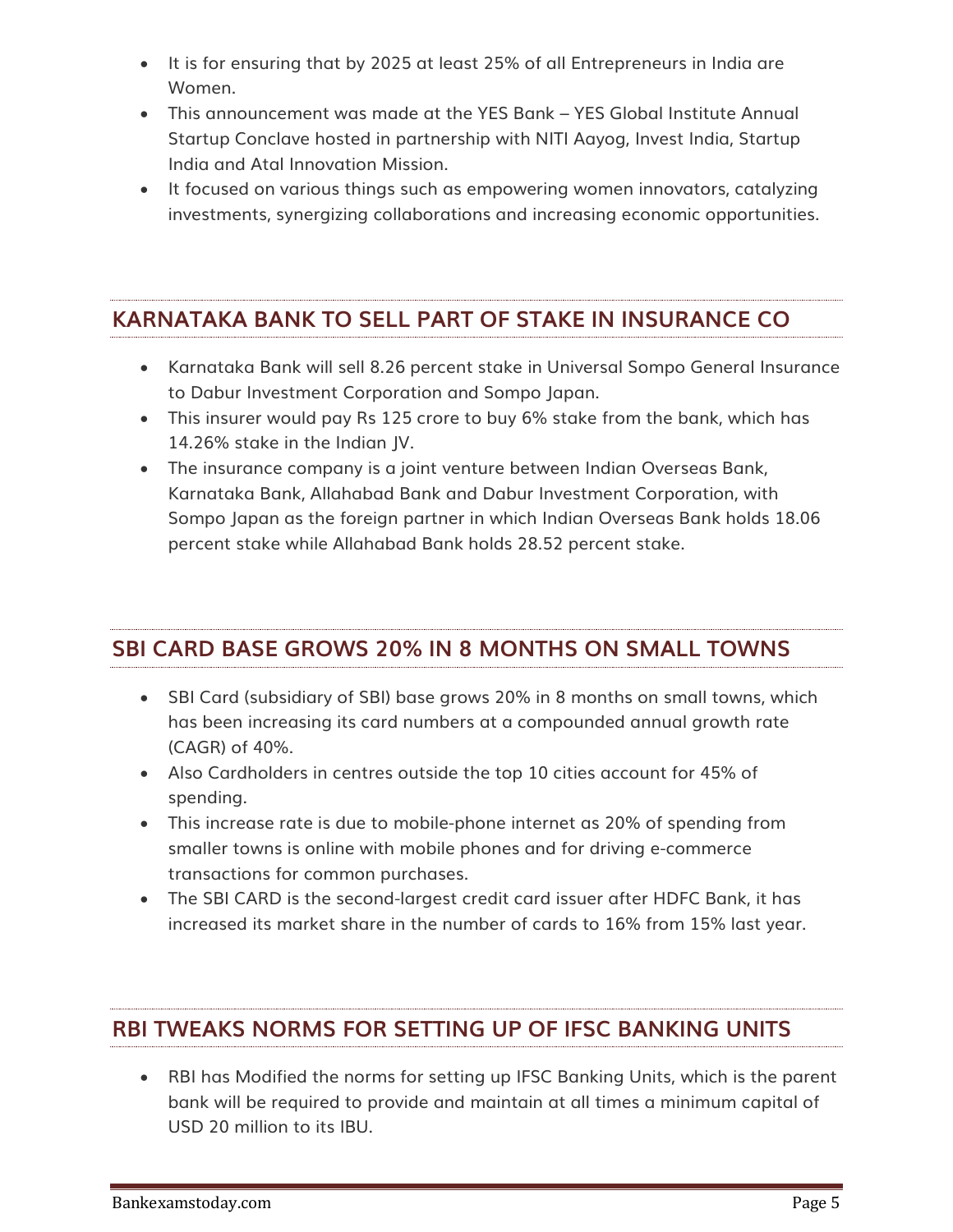This modification has been made based on suggestions from stakeholders, considering minimum prescribed regulatory capital at the parent level.

#### **RBI PRESCRIBES 100% NET STABLE FUNDING RATIO FOR BANKS**

- Reserve Bank of India (RBI) has released final guidelines prescribing 100 percent net stable funding ratio (NSFR), for banks to maintain adequate liquid resources for more resilience.
- This ratio is a long-term liquidity measurement included in the Basel III liquidity standards, defined as the amount of available stable funding (ASF) relative to the amount of required stable funding (RSF).

## **RBI ASKED BANKS TO SHARE FOREIGN EXCHANGE DATA WITH DRI**

- The Reserve Bank of India has asked banks authorised to deal in foreign exchange to share data with the Directorate of Revenue Intelligence (DRI).
- This decision has been made to exercise powers granted by the relevant sections of the Customs Act, which requires a banking company to furnish, electronically, information relating to foreign exchange transactions made or received by any person to the receiving authority (DRI). It is the apex intelligence and investigative agency for matters relating to violation of the Customs Act.
- for inward remittances, the agency can seek information relating to a remittee's and remitter's name, address, PAN number, Goods and Service Tax Identification Number (GSTIN), Aadhaar number, bank account number and (IFSC).
- And for outward remittances, the agency also can seek information relating to a remitter's name, address, PAN, GSTIN, Aadhaar number, bank account number and IFSC as also the remittee's details relating to name, address, and SWIFT-BIC.

#### **RBI ANNOUNCED RS. 10,000 CRORE BOND PURCHASES**

- The Reserve Bank of India (RBI) announced that it would buy Rs. 10,000 crore (\$1.50 billion) of government bonds via open market operation (OMO), after failing to sell all the debt to bidders and It was the third week when the RBI couldn't sell everything on offer, leading to a spike in bond yields.
- Before the auction result was announced, the 10-year government bond yield rose to 7.75% from 7.74%.
- Eligible participants should submit their offers in electronic format on the RBI's Core Banking Solution (E-Kuber) system.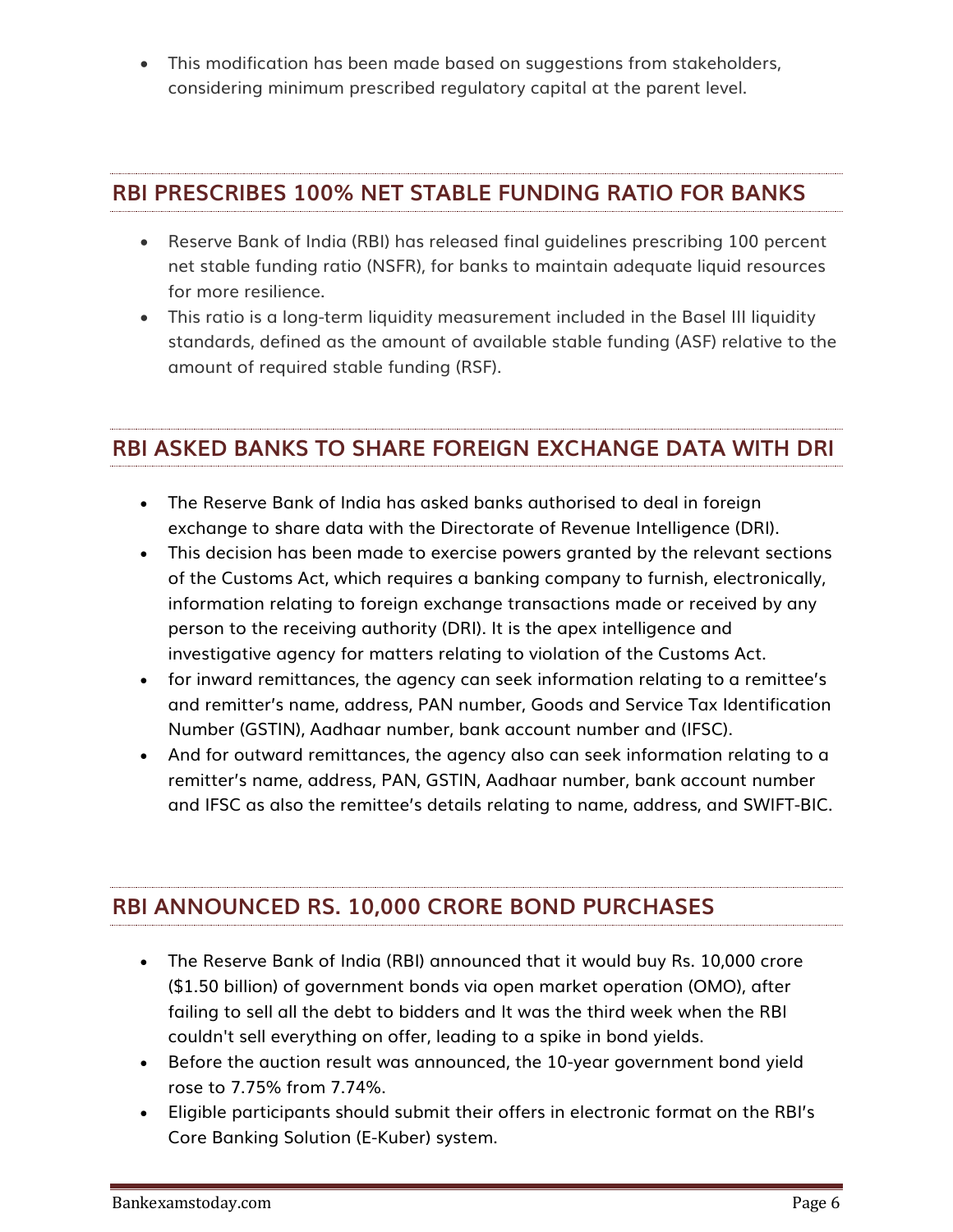# **INDIA SIGNS 200 MILLION US DOLLAR LOAN AGREEMENT WITH WORLD BANK FOR NATIONAL NUTRITION MISSION (POSHAN ABHIYAAN).**

- on 7th May 2018, The Government of India and the World Bank signed a loan agreement worth \$ 200 million, for the National Nutrition Mission (POSHAN Abhiyaan).
- The loan would help the Government of India in achieving its goal to reduce stunting, under-nutrition, anaemia and low birth rate in children 0-6 years of age from 38.4% to 25% by the year 2022.
- On 8th March 2018, the POSHAN (PM's Overarching Scheme for Holistic Nourishment) Abhiyaan was launched by the PM, at Jhunjhunu, Rajasthan.

## **INDIA FASTEST GROWING ECONOMY AT 7.4 PERCENT IN 2018: IMF**

- On May 8, 2018, The International Monetary Fund (IMF) report released, India will be the fastest growing economy in 2018, with a growth rate of 7.4 percent to 7.8 percent in 2019.
- Consumer Price Index inflation is projected to be five percent in 2018 and 2019.
- India was recovering from the effects of demonetisation and the introduction of the Goods and Services Tax.

## **YES BANK TO LAUNCH WATER-SECURITY PROGRAMME**

- YES Bank is to launch a capacity building project with farmers in Haryana and Rajasthan under its 'Livelihood and Water Security' CSR (Corporate social responsibility) initiative.
- This project aimed at improving farmers' access to finance, ensuring effective use of digital banking resources, and circulating good agricultural practices.
- The main focus of the programme is sustainable agricultural practices and digital literacy and it will be launched during the current year in Haryana and Rajasthan.
- Initially, it will be launched in 15 districts, and It will benefit 10,900 farmers. The digital methodology will be used to train farmers.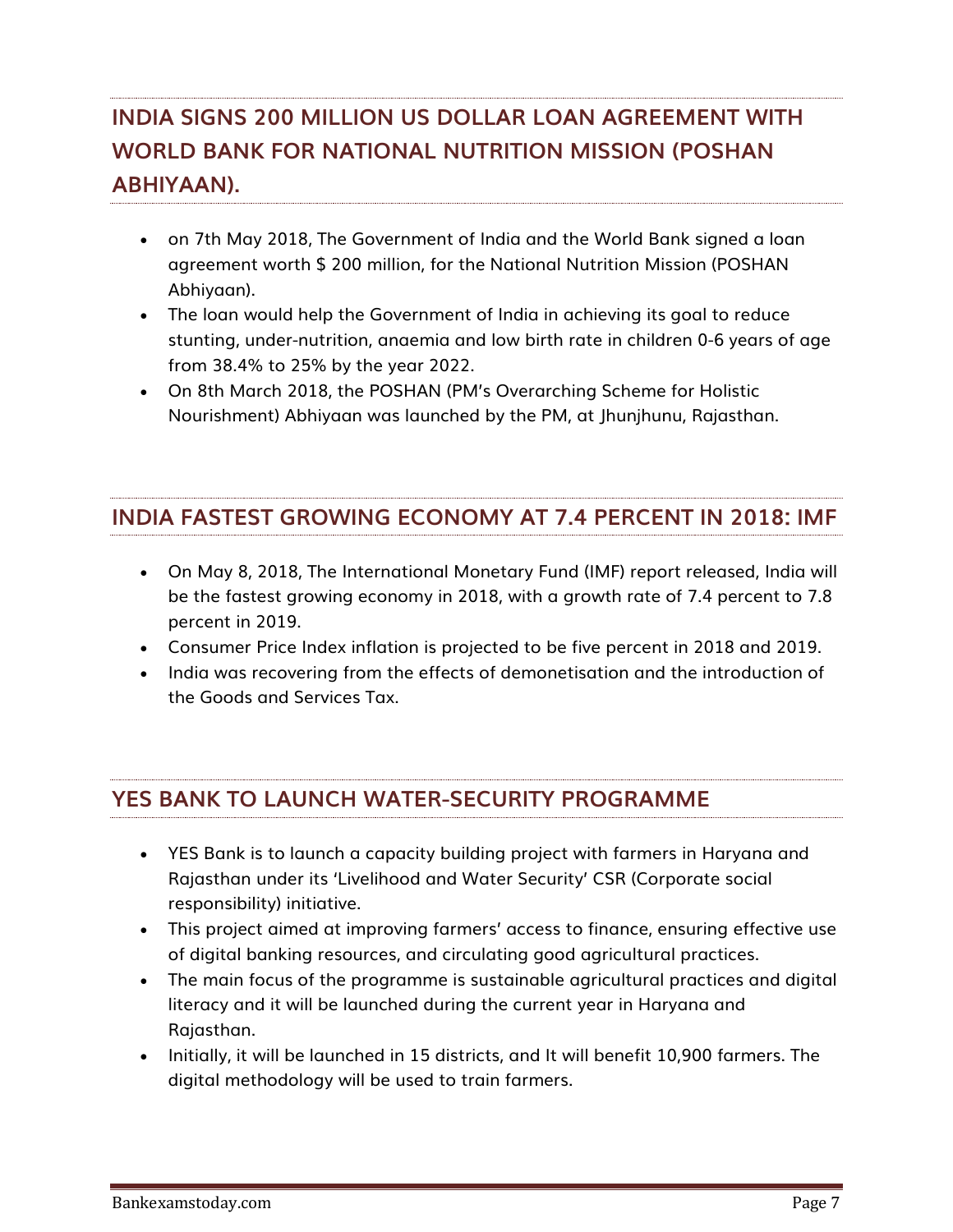#### **FDI CONFIDENCE INDEX 2018 – INDIA RANKED 11TH**

- India was ranked 11th position slipped by three notches in the FDI Confidence Index 2018 released by global consultancy firm A T Kearney
- it was ranked 8th in 2017 and 9th in 2016. This is first time India fell out of the top 10 since 2015.
- US has topped spot for the sixth year in a row mainly due to continued confidence result of its large market, strong and sustained economic growth and recent corporate tax cuts.
- The newcomers to the Index are Denmark, Portugal and Norway.

# **GST REVENUE COLLECTION IN THE MONTH OF APRIL 2018 EXCEEDS RS. 1 LAKH CRORE**

- In the month of April, 2018 India's total gross Goods and Services Tax (GST) revenue collected surpassed the Rs 1 lakh crore mark and stood at Rs 103458 crore as per data released by Union Ministry of Finance.
- In Rs.1,03,458 crore GST collection, Central GST is Rs18,652 crore, State GST is Rs.25,704 crore, Integrated GST is Rs. 50,548 crores and Cess is Rs.8554 crores.
- This indicating that the indirect tax regime was stabilising. Experts were more optimistic as the phased rollout of e-way bills, facilitate GST on goods being transported across states and within them which will help to curb tax evasion even further.
- For March up to April 30, The total number of GSTR 3B returns filed was 6.05 million against 8.71 million registered for GST and required to file return.

## **SEBI TIGHTENS KYC NORMS FOR FPIS**

- To cut down money laundering and round-tripping, Securities and Exchange Board of India (SEBI) has unveiled a detailed framework for risk based Know Your Client (KYC) documentation of foreign portfolio investors (FPIs).
- Also SEBI made it clear that non-resident Indians (NRIs), overseas citizens of India (OCI) and resident Indians cannot be beneficial owners of FPIs. NRIs and OCIs can only obtain an FPI licence on condition that they limit their roles to investment advisors and do not invest their money.
- In an FPI structured as a company, a person owning 25 per cent stake would be considered the beneficial owner (BO), any person owning 10 per cent stake or more in an FPI would be considered a BO.